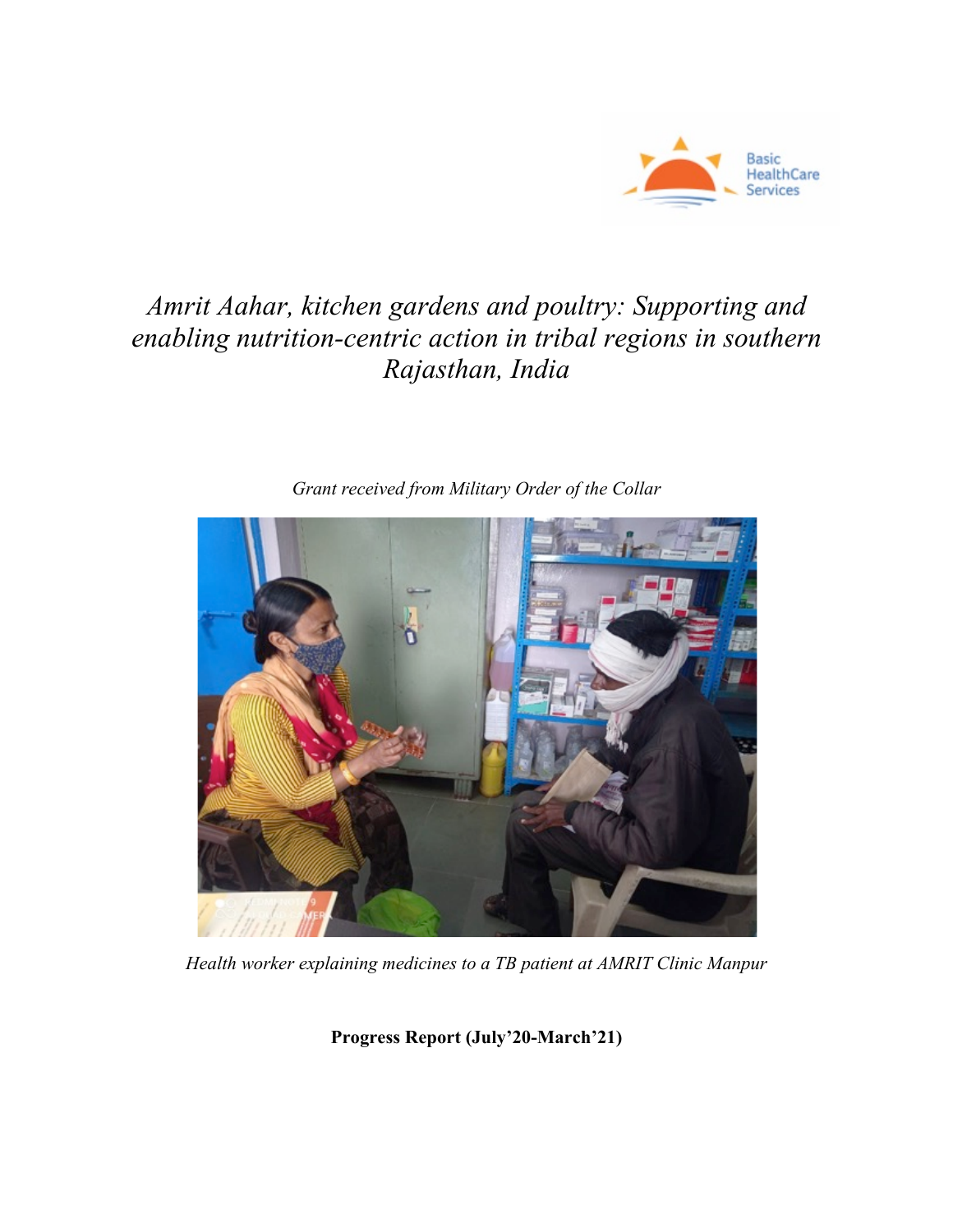### **Background**

Basic Healthcare Services (BHS) is providing high quality and low cost health services to underserved communities in southern Rajasthan for over 7 years through a network of AMRIT clinics. From the beginning the focus has been on responsive services, which identify and respond to the major needs of the community including infectious diseases (especially Tuberculosis and Malaria), chronic conditions (Diabetes and hypertension), and malnutrition (especially among children). Entire spectrum of reproductive health conditions, from care during pregnancy, to institutional delivery, postnatal care; as well as contraception and safe abortions are also priority services. As nutrition is an important determinant of health, a comprehensive nutrition programme for young children is also integrated with the health services. Phulwaris (day care centres) for children 6 months- 5 years old are at the centre of these efforts, providing a secure and caring environment, nutritious energy-rich supplementary food, and learning and play to promote cognitive development of children.

In March 2020, as the Coronavirus pandemic spread throughout the country leading to multiple lockdowns, we saw thousands of migrants returning back home. Lockdown caused restricted mobility and loss of livelihoods and rural, tribal communities which were already living a precarious existence were pushed into 'acute on chronic health emergency'. Loss of livelihoods has meant families have very little liquid cash for managing their day to day needs, have little to eat and face a worsening of their nutritional status. At the same time, there is some availability of workforce to take up initiatives such as kitchen gardens, and backyard poultry.

A large number of men and women suffer from Tuberculosis (TB) in these communities, which adversely affect their survival, health and financial situation. In the COVID times we have also seen the treatment for TB patients getting severely affected due to shrinking travel options to reach healthcare facilities, very little food and worsening of nutritional status, fear in going to hospitals and being "taken away" to isolation wards, as well as dilution of health facility's efforts for TB. Along with a focus on early detection, management and rehabilitation of those suffering from TB, we saw a need for increased number of home visits to deliver medicines and nutrition package to ensure recovery from the diseases.

The support from MOC has helped strengthen the organization's efforts for addressing food security of patients with tuberculosis in these difficult times. This report summarizes the progress made with the grant from July 2020 to March 2020.

# **Project details**

# **Amrit Aahar-Nutritional supplement for TB patients**

Two years ago, we initiated nutrition supplementation for TB patients, known as *Amrit Aahar* (meaning nutrition for longevity) to improve intake of protein and energy, and based on locally available and acceptable foods. Patients detected with TB and enrolled for treatment at the AMRIT Clinics are being offered *Amrit Aahar.* After the start of the pandemic, the number of TB patients presenting to the clinics has steadily grown, and the nutrition supplement has been provided to almost 300 patients.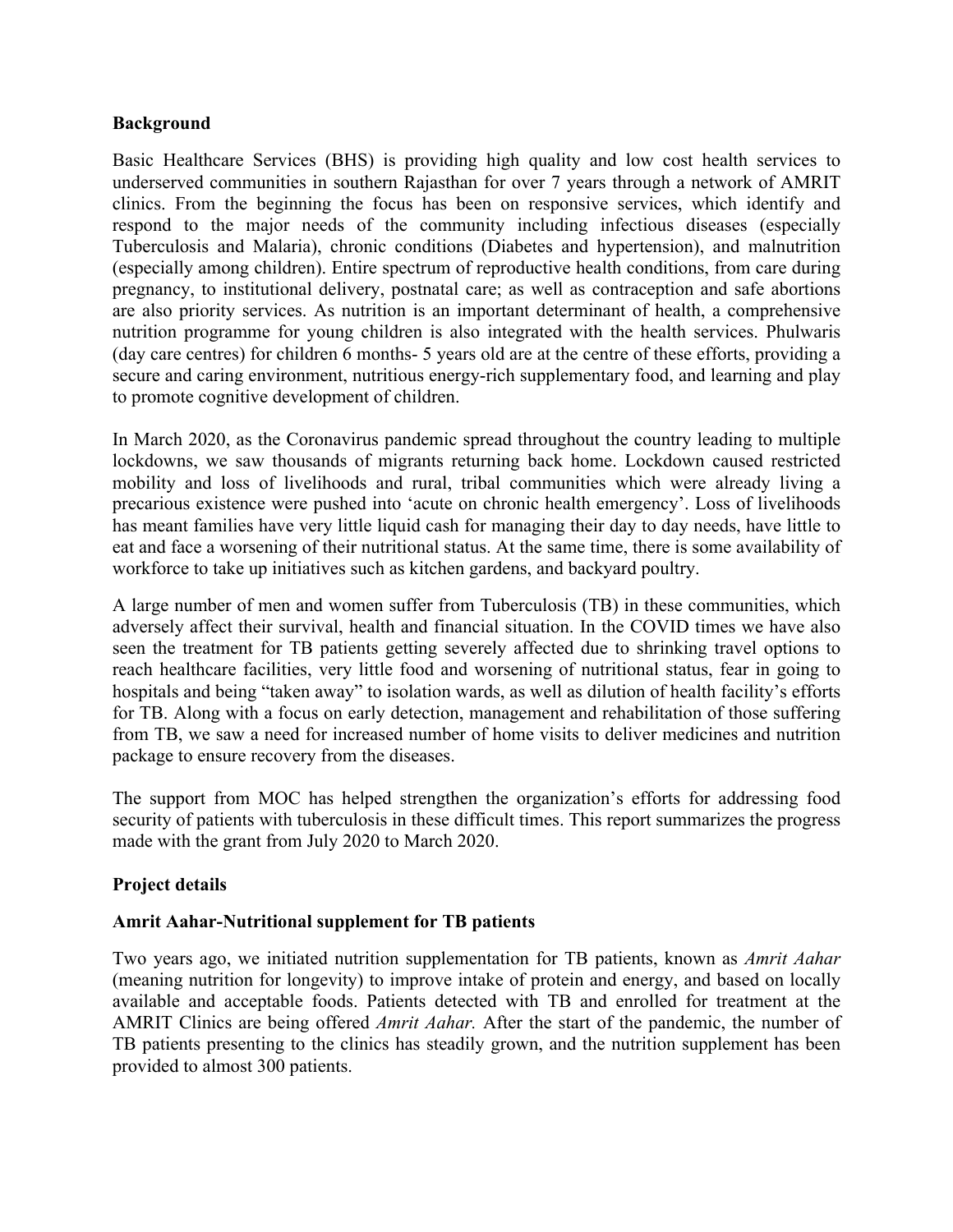Amrit Aahar has been very valuable in promoting weight gain and improvement in nutritional status. This helped reduce the levels of severe malnutrition (BMI<16) from 52% at the start of treatment, to 45% at the end of treatment. The proportion of TB patients who were normal (defined as BMI >18.5) also rose from 9% at the start of treatment to 24% at the end of treatment. Overall, almost 80% of the patients recovered from TB- this proportion is among the highest that has been achieved across the clinics. These findings are especially important when we consider that in these areas patients are under pressure to go back to cities to start work, and often stop treatment after few months as they start feeling better.

27 year old Nathu came to AMRIT Clinic Bedawal a year ago. He had symptoms of TB, had visited several traditional healers and taken treatment from private unqualified providers but found no relief, and was severely malnourished. He was not able to travel to the clinic as the buses and jeeps operating in the area had stopped plying, and police standing at various points also made travel difficult. Nathu was given Amrit ahar and medicines and for 2 months health workers visited him at home to deliver these. With continued counseling for treatment and consumption of nutritious items, Nathu steadily gained weight, which increased by 14 Kgs by the end of his treatment. In the photograph Nathu (right) and health worker (left) flash the V sign, as a sign of winning against the disease.



# **Kitchen garden, backyard poultry and goatery**

Almost <sup>3</sup>/4 of the TB patients coming to clinics are severely underweight, most of them are also the primary earning member of their family who lost their jobs due to the disease or have insecure income which becomes an underlying cause of food insecurity at the household level. A recent study conducted in these areas during lockdown showed that while families had enough cereals for almost 5 months, they had very little nutritious foods and even these were amounts that would last not more than 1- 2 weeks. This situation highlights an urgent need to of have interventions such as backyard poultry and kitchen gardens- to ensure food availability and also give them an opportunity to have some source of income.

With support from the grant, 6 week old poultry birds have been given to 150 families of patients with Tuberculosis, and other long standing conditions where imporving nutrition would be very important- patients with diabetes, and families of severely malnourished children. Home visits are being made to build knowledge of patients on nutrition, and reinforce caring practices to grow these birds and prepare them for egg laying. During these visits the health workers obtain information regarding any deaths among the birds and reasons for the same. We saw 13% mortality, among a total of 1500 total birds given in 100 families till the end of 2020 (15 birds per family). More than half of these were caused by the predators, and almost a quarter were due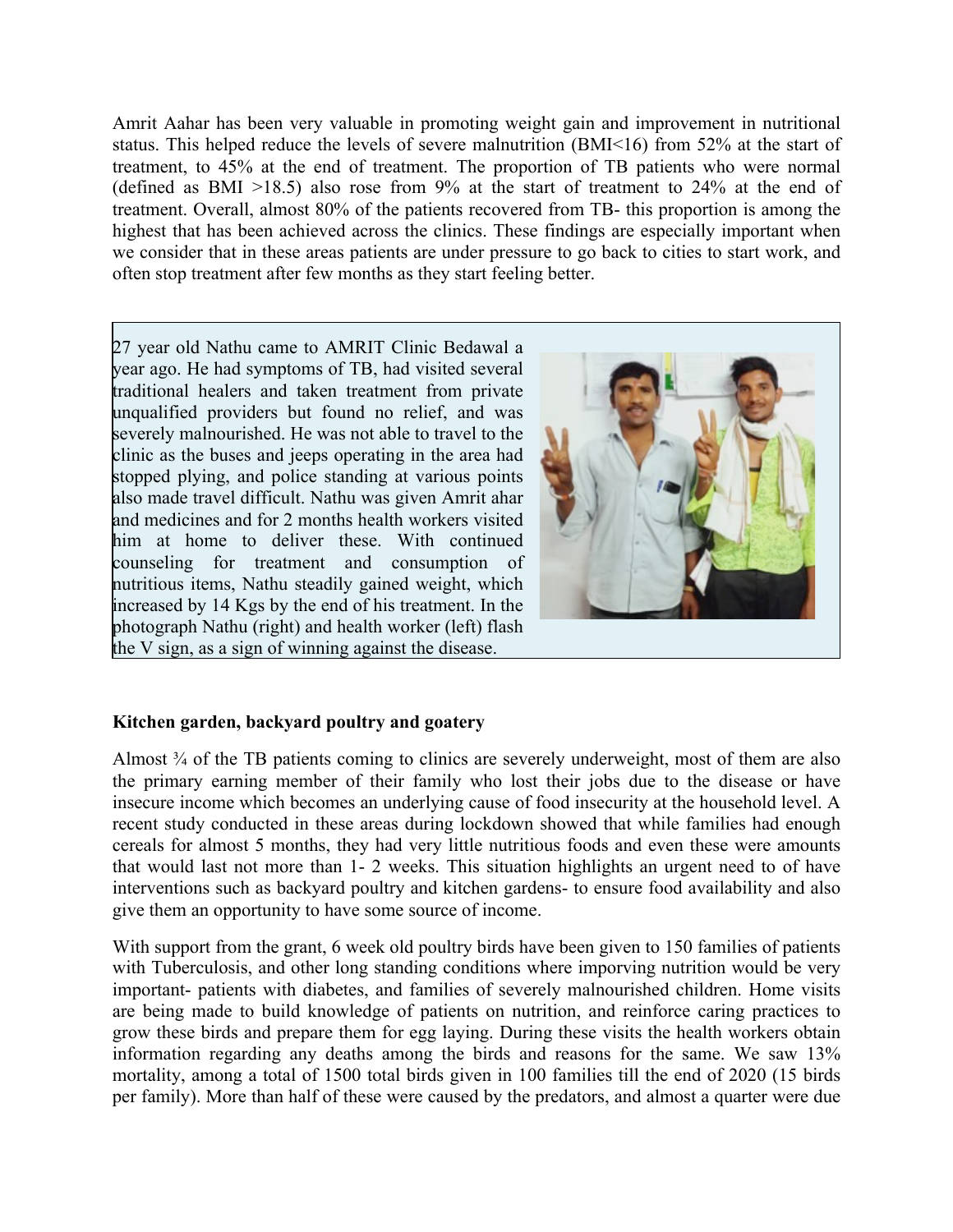to illnesses. To address these increasing deaths, all the families was given education on building low cost night shelters for birds.

Meera, a young woman lived with her 2 kids in a remote village, 32 Km away from AMRIT Clinic Manpur. She was diagnosed with TB in January'20. During lockdown she was living with her two kids and her husband was stuck in Ahmedabad (300 kms away) due to shutdown in all states. She could not come to the clinic as public and also private transport were stopped during lockdown. For 2 months, our health workers visited Meera to deliver medicines and nutrition package. During the visits she shared- "There is no daal (pulses) and oil left at home. I am making food without any cooking oil since the supplies from the clinic are finished." Through the government ration shop she had received 5 kg wheat and 1 kg daal (per person) for a month, but had no money to get oil, pulses, or sugar.

In 5 different locations, we supported families by giving them construction material not available locally, to build night shelters. The families contributed through locally available material, and also by building the shelters themselves. This demonstration effect built confidence and gave idea to several other patients to build strong shelters to protect birds from prey. As a result 34 families created various types of shelters using bamboo, iron, cement, bricks and tin. 66 use traditional basket to keep them safe under it. To treat illnesses among birds a tele-councelling system was setup where the families were given phone numbers of a health worker trained in treating birds with common symptoms such as diarrohea, and weakness. As soon as he received a call he would visit and check the birds within 24 hours. In some cases he connected the family with the local government veterinarny provider for treating the condition.

Birds given in November have just started laying eggs which are being consumed by the family members. These birds have gained an average weight 1 kg after 5 month and can gain upto 3 kgs in next three month with better care and feeding practices. Few families reported that they have consumed their meat and also selling birds at a good price in the village. One of the challenges is educating these families to retain the birds till they start laying eggs and increase their egg consumption to receive more benefits.

A new initiative of goat farming has been initiated with the objective of improving goat breeds which also affects the quality and quantity of milk and meat consumed by the community. In the catchment area of the clinics, 40 male Sirohi bucks (a well known breed known for higher yield of milk and meat) were distributed in different villages. These bucks will be followed up for next 2 years and will help bring improvement in breed of the existing goats. This intervention is being supported by the regional institute for promoting nutrition and together with kitchen gardens and poultry, will help bring lasting improvement in availability of nutritious foods at household level.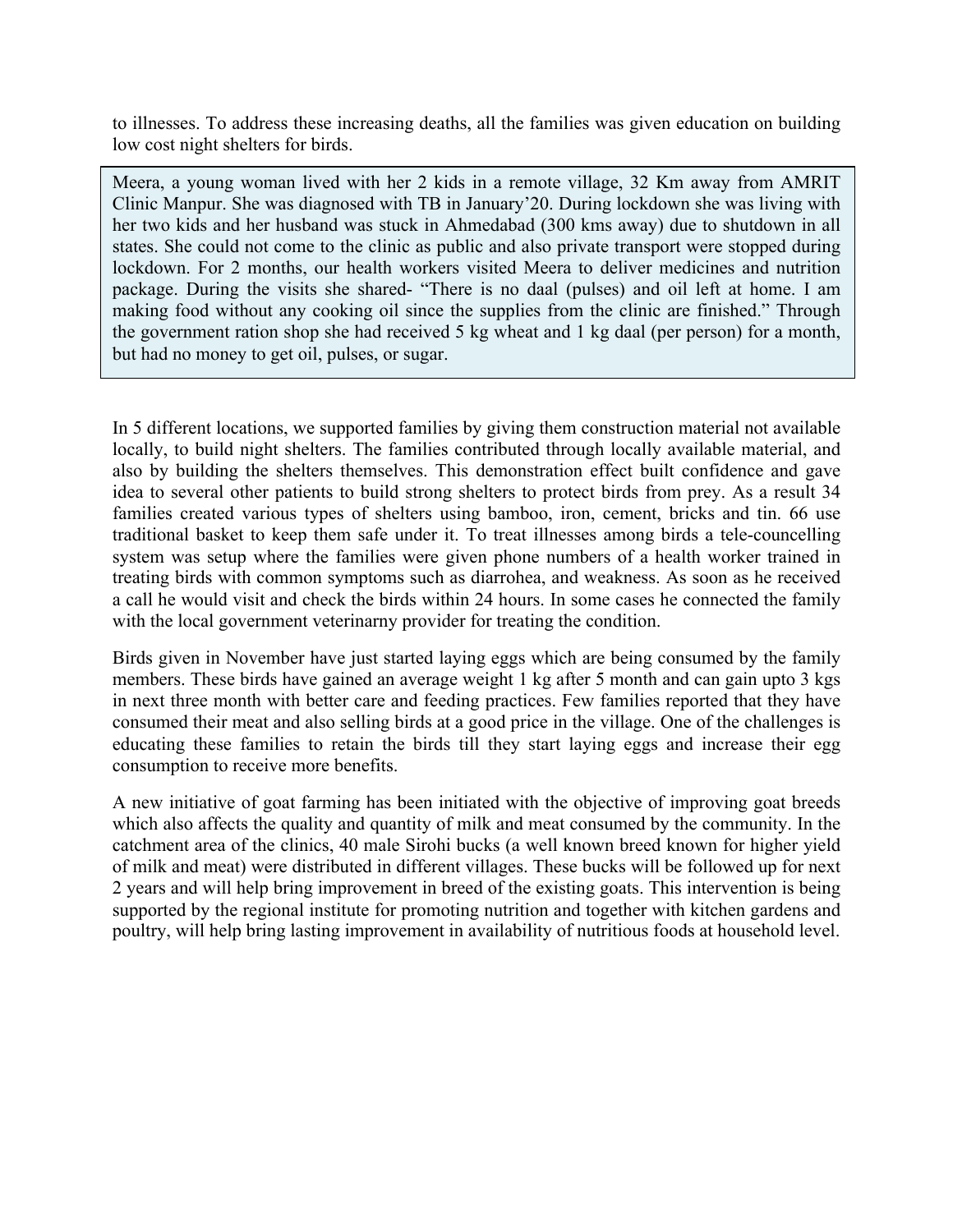Kalu, 17 year old girl was diagnosed with TB at AMRIT Clinic Manpur. She earlier took treatment from private and government providers one after another. Her parents also took her to traditional healers where she was asked to stop eating meat and other food items. She also stopped consuming oil as she was told that her cough would worsen. She came to the clinic with her relative who was also on treatment. She was diagnosed with TB, starteds on treatment and was given medicine along with Amrit Aahar. During one of the home visits the health worker



learnt that Kalu was not eating her medicines properly and would throw them away without letting anyone know about it. She shared that these medicine were causing nausea and vomiting. With regular counselling and home visits, she started taking her medicine regularly and improved her diet. During her treatment she was given 15 poultry birds and seeds for kitchen garden. She and her parents were very happy with the additional support. Now she spends much of her time in rearing these birds and has also started eating egg and meat. Her parents are very supportive and take good care of her. Her father shared that " if her mother would't have taken her to the clinic she might have died of the disease". She with her father wants to expand their poultry farm for which they have also built a night shelter themselves, with support from the organisation. They have built a safe space for birds to hatch eggs and now they have 30 birds which will soon will start laying eggs.

| <b>Details</b>                            | <b>Budget</b><br>(in GBP) | <b>Budget</b><br>(in Rs.) | <b>Expenditure</b><br>(in GBP) | <b>Expenditure</b><br>(in Rs.) | <b>Balance</b><br>(in GBP) | <b>Balance</b><br>(in Rs.) |
|-------------------------------------------|---------------------------|---------------------------|--------------------------------|--------------------------------|----------------------------|----------------------------|
| Nutrition support for patients            | 3608.00                   | 350000.00                 | 3818.00                        | 360735.00                      | $-210.00$                  | $-10735.00$                |
| Setting up kitchen garden $\&$<br>poultry | 1546.00                   | 137032.00                 | 1342.00                        | 126862.00                      | 204.00                     | 10170.00                   |
| <b>Grand Total</b>                        | 5154.00                   | 487032.00                 | 5160.00                        | 487597.00                      | $-6.00$                    | $-565.00$                  |

#### **Budget utilization**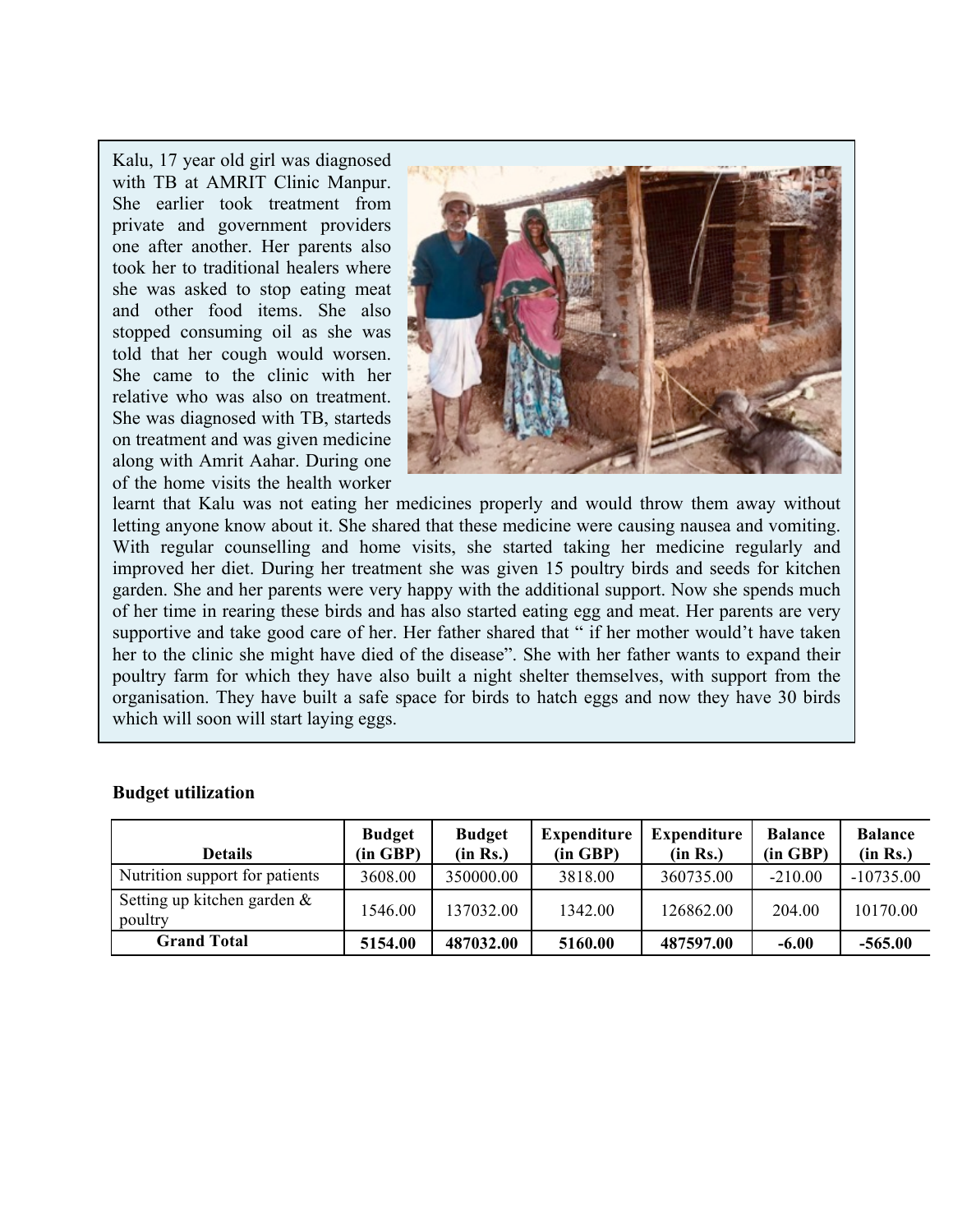#### **Nurturing lives of tribal children in southern Rajasthan**

In the lockdown period, we decided that though the phulwaris would have to be closed, the phulwari workers would continue to cook food for children and deliver it to their homes everyday in separate tiffins. We were able to purchase the required number of tiffins just in time before the market shut down completely. Though children were not coming to the phulwaris, hot cooked nutritious meals reached them everyday: every morning, the phulwari workers would come to the phulwari, prepare *sattu* (a porridge made from cereals, pulses, sugar with added oil) and *khichdi* (a semisolid gruel made from rice and dal) for the children, pack these in the tiffins and deliver to their homes. All through the lockdown, hot cooked meals were delivered to households of close to 300 children through the 13 Phulwaris. The workers maintain appropriate distance both between themselves as well as with the families during delivery of tiffins.

During the lockdown there was a lot of fear and mis-information in the community related to COVID. For example, many believe that the disease is spread through poultry and eggs: people stopped eating eggs and many who owned poultry actually killed all the birds. There was a strong belief that all who are affected by COVID will be taken away by the government and killed. There was a huge stigma regarding the migrant men who had returned from outside, who were labeled as the potential carriers of the disease. The phulwari workers played a big role in allaying anxiety about the disease, in addition to sharing about personal protection measures which all must follow. We saw that the Phulwari workers were very happy about continuing the nutrition services, and how appreciative the community has been of their work.

In the last few weeks, we are seeing a growing demand from the community to open up the phulwaris for children to stay here, so that the elders can go to work in the field (this being the time to harvest wheat), and elder siblings can rejoin the school. Seeing the demand of parents, we are cautiously reopening the phulwaris, also preparing the workers to follow all protocols for safety and hygiene. At the same time, those families who do not still want the children to come here have the option of getting the tiffins at home. To avoid having a big crowd, children are split into 2 groups asked to come on separate days.

The phulwari workers have also shown tremendous courage and leadership in these times. They have taken up this responsibility with zeal and have never shown any fear in reaching out to all the children day after day. We will continue to work closely with them, build up their knowledge and skills in the times to come, to support them to emerge as influential women in their village.